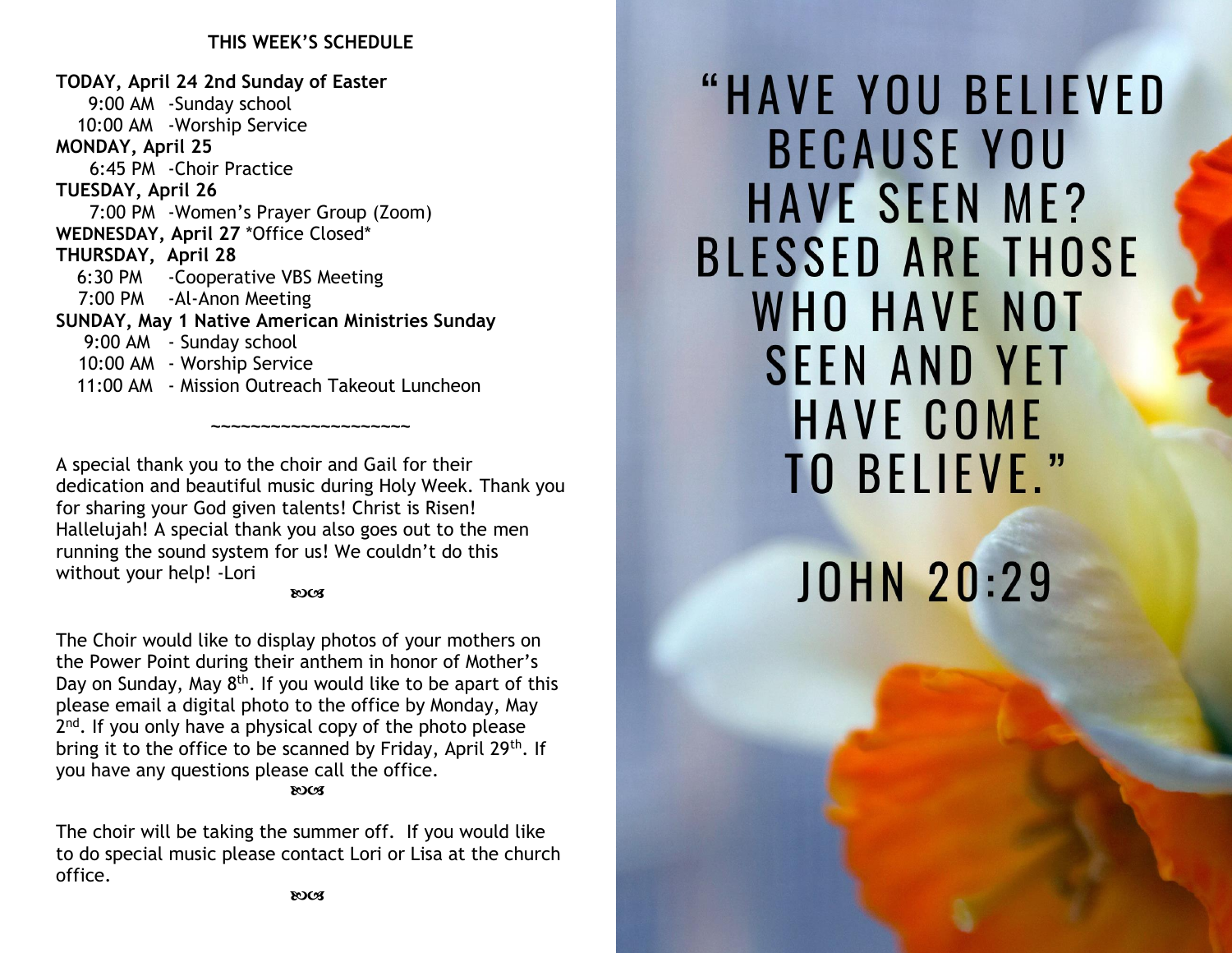*First United Methodist Church*

*"Growing, Loving & Serving in Christ's Name"*

| Rev. Sara J. Wrona, Pastor<br>Jo Ellen Stewart, Lay Leader | <b>Gail E. Varine, Organist</b><br>Lori A. Klingensmith, Choir Director |
|------------------------------------------------------------|-------------------------------------------------------------------------|
| LFUMC.org                                                  | LFUMC251@comcast.net                                                    |
| pastorsarajw@gmail.com                                     | Pastor's Cell: (724) 882-9627                                           |

### 2nd Sunday of Easter

❖ Congregation please stand, (if you are able)

#### Prelude

*As the music begins, be silent, be thoughtful, and be reverent, for this is the House of the Lord. Before the service, speak to the Lord. During the service, let the Lord speak to you. After the service, speak to one another.*

❖Centering Chorus "Up from the Grave He Arose"(Refrain) #322 ❖Call to Worship

Christ our Savior is risen from the dead! Alleluia!

**Break forth into joy! Sing together! God comforts those whose hearts are broken in sorrow.**

We who once suffered in death, we who once cried in despair -

**Now we know victory over death!**

**Now we know joy over despair!**

For God has raised Christ from the grave!

**The tomb is empty and death has been defeated for all the earth!**

❖Hymn "Easter People, Raise Your Voices" *#304* ❖Opening Prayer (in unison)

**God of the Resurrection, you open the tomb and invite us to sing and dance in the new life you give us. In Jesus Christ, whose wounds are not erased but glorified in resurrection, touch our wounds that they may be transformed into channels of healing for others. Holy Spirit, breathe into us the power to forgive so that all may have new life. In the name of Jesus we pray. Amen.**

Sharing of Joys & Concerns Silent Prayer Pastoral Prayer Lord's Prayer (in unison)

❖Gloria Patri #70 Anthem "When He Calls (I'll Fly Away)" Children's Moment **Pastor Sara** Sung Prayer of Illumination "Thy Word Is A Lamp" (Refx2) #601 New Testament Lesson Acts 5:2-32 (NRSV) #951 ❖Hymn "Breath on Me, Breath of God" #420 ❖ Gospel Lesson John 20:10-31(NRSV) #944 Message "From Doubt to Belief" Rev. Sara J. Wrona Offertory Reflection ❖Doxology Prayer of Dedication ❖Hymn "O Sons & Daughters, Let Us Sing" (V.1,6,7,8,9) #317 Greetings & Announcements ❖Benediction ❖Community Blessing "He Lives" (Refrain) #310 Postlude

The **BULLETINS** are given to the Glory of God in honor and celebration of Lisa's 40<sup>th</sup> birthday. Love, Mom & Dad. **ROCS** 

**~~~~~~~~~~~~~~~~~~~~**

An Abiding memorial has been given in loving memory of:

 Jane Nigro by Margie Shoemaker

A memorial has been given to the Choir Fund in loving memory of:

> t Wayne Bowser by Gloria Womer

#### **ROCK**

The Outreach Mission Team will be having a Takeout Luncheon following the 10am worship service on May 1<sup>st</sup>. Side dishes: Baked Beans, Coleslaw, Macaroni Salad, & Oriental Salad. Sandwiches: Egg Salad, Turkey Ham Spread, Roast Beef & Cheese, Chipped Ham & Cheese, and Salami & Provolone. **Example 2003**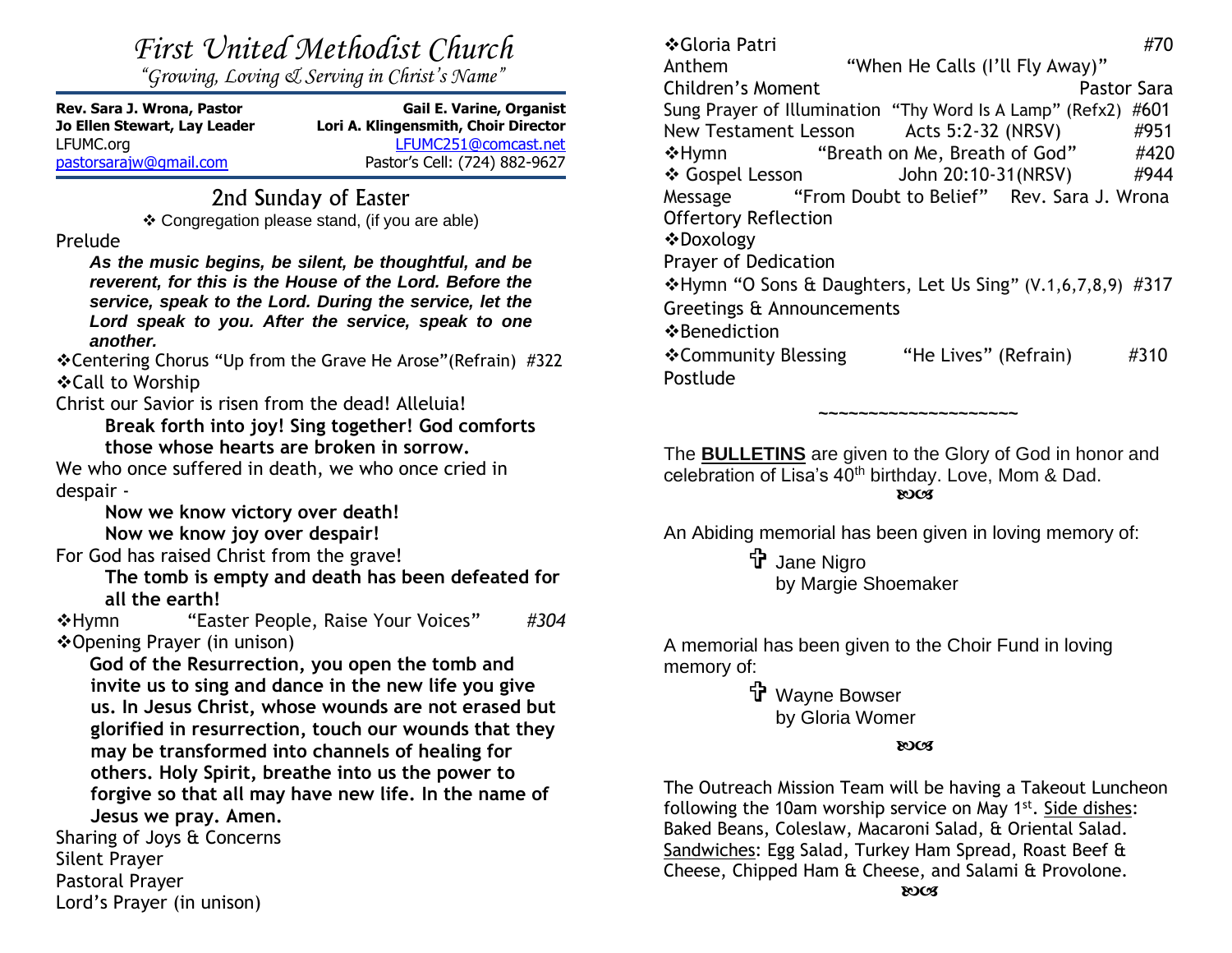## **Announcements from the Outreach/Mission Team**

We would like to thank everyone for your support during our Ham give away. We were able to give out 54 hams this year!!! We also thank you for supporting our luncheons which help us continue to feed our community.

We will be making bag lunches for the LHS Staff on May 10<sup>th</sup> at 9:30 a.m., please mark your calendars if you would like to help.

We will be having a meeting on May  $10^{th}$  at  $10:30$  am. If you are interested in joining our team, come and do God's work by serving others.

We are looking for people to help with the Crockpot Ministry for May. If you're interested in helping, but cannot attend the meeting, please contact Lori at 724- 845-8109.

We will be making sandwiches for the community this summer on June 14<sup>th</sup>, July 12<sup>th</sup>, and August 9<sup>th</sup> at 9:30am. If you would like to join us, we would love to have your help! We look forward to seeing you as we continue to be God's hands and feet!

Thank you for your support in all our outreach projects! **ROCK** 

Save the date – Saturday July 9, 2022 Kiski River Kayak / Canoe Paddle Trip. The plan is to paddle from Avonmore to Roaring Run. We will be on the water for 3 -4 hours. You can bring your own boat or rent one for the day. A sign up sheet will be provided at the church in the near future with added details.



We will be doing cooperative VBS with Hebron Lutheran & First Evangelical Lutheran in the mornings of June 20-24<sup>th</sup>. We are using the "Monumental" theme from Group Publishing. We need volunteers to help with: decorating, leading crafts/science, games, snacks, and other stuff!

Let Pastor Sara know if you have any questions or want to get involved with VBS this summer. :)

**ROCK** 

The choir will practice Monday, May 2,9,16, & 23 at 6:45 pm. If you have 1 hour a week and enjoy singing come join us on Monday nights. I can't wait to see you all! **ROCS** 

The Diner's Club will meet on Thursday, May 12th at 11:30 a.m. at the Villa. Please call in reservations to June Womer (724-845-1607) or the church office. **ROCS** 

The Vandergrift Area Meals on Wheels is looking to expand service to Leechburg. This will only be possible if they have additional drivers. If you would be interested in helping them expand this vital and needed ministry, please contact Sarabeth Stopansky at 724-831-8112.

#### **ROCK**

The First Evangelical Lutheran Church in Leechburg is in need of gently used children's clothing donations for their clothing closet. All other clothing, shoes, and handbag donations are welcome. Please wash all clothes before donating. If you have any questions please call their church office 724-845-7518.